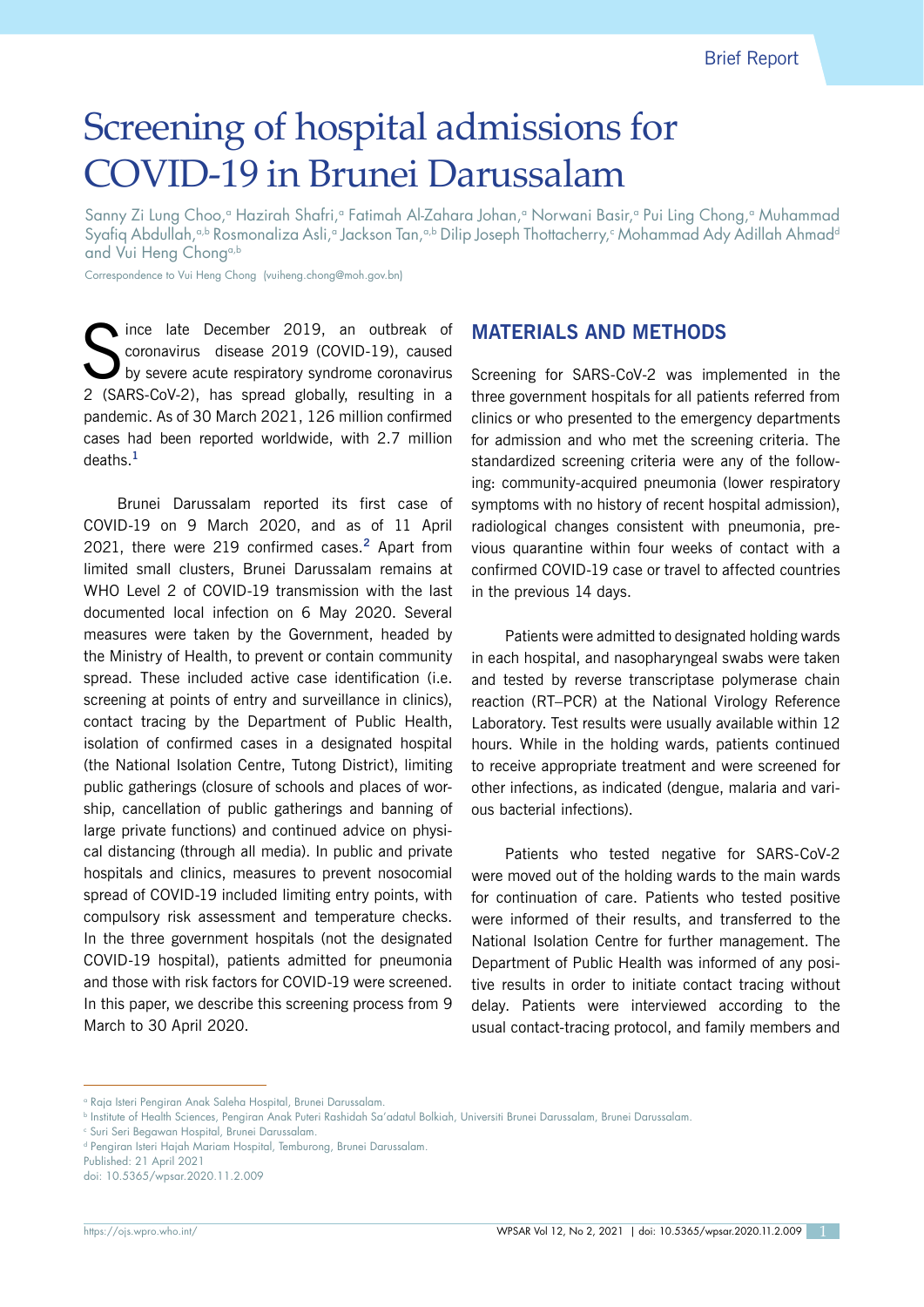contacts were screened for SARS-CoV-2 with RT–PCR testing and quarantined for 14 days.

All positive SARS-CoV-2 cases, i.e. those detected by screening and those subsequently identified through contact tracing of cases, were transferred to the National Isolation Centre for treatment. Patients were admitted initially for a minimum of 14 days and were discharged only when they were symptom-free for three consecutive days and had two consecutive negative RT–PCR tests on days 12 and 14 of hospitalization. After discharge, patients were obliged to self-isolate for 14 days; a repeat swab was taken and tested on day 11 after discharge. Patients were considered cured once they had a negative swab and had completed 14 days of self-isolation. Patients who retested positive during self-isolation were readmitted for further management. Testing was repeated immediately, and the patients were discharged only after two consecutive negative swabs 24 hours apart. Our criteria have since changed and we no longer retest patients on day 11 after discharge.**<sup>3</sup>**

## **RESULTS**

During the study period, 225 patients had been admitted to the holding wards in the three government hospitals. Most of the patients (90%) were admitted from a medical specialty: eight from surgical and 14 from renal specialties. Seven had been admitted to an intensive care unit and 35 to a high-dependency unit (**[Table 1](http://Table 1)**).

Of the 225 patients, only one (41-year-old man without comorbidities or travel history) was positive for SARS-CoV-2. This patient had presented five times to health-care services (four times to clinics and most recently to the emergency department of the main hospital) with fever and respiratory symptoms that had persisted despite symptomatic treatment. No contact with a possible or confirmed case was reported at any visit. After COVID-19 was confirmed, the contact history was reviewed, and the patient was linked to a confirmed case. The patient was immediately transferred to the National Isolation Centre for treatment. His course of illness was uncomplicated, and he was discharged after 15 days of hospitalization and two consecutive negative RT–PCR tests. A swab taken 11 days after discharge was negative. The 12 health-care workers involved in the care of this case at the original hospital were screened for SARS-CoV-2 and found to be negative.

Contact tracing for this case resulted in two additional COVID-19 cases: the patient's spouse and daughter. Both were tested the day after the index case was diagnosed. The daughter, who already had mild fever and headache for two days, tested positive. The spouse, who was then presymptomatic, tested negative and was placed under a 14-day quarantine. She was retested 7 days later during quarantine when she developed sore throat and rhinorrhea, and was then positive. Both were admitted to the National Isolation Centre soon after testing positive (daughter two days and spouse eight days after diagnosis of index case) and were discharged after 14 (daughter) and 20 days (spouse). The spouse was readmitted for a further four days after retesting positive on day 11 after discharge.

# **DISCUSSION**

Our experience highlights the importance of screening in hospitals during the COVID-19 outbreak. Although only one positive case was detected, we consider this programme a success, as, if the programme had not been carried out, nosocomial spread might have occurred. Nosocomial transmission has been reported, with significant consequences, including the deaths of health-care workers and other patients.**4–7** Hospitalized patients are usually older adults who have comorbidities that place them at higher risk for complications.**<sup>8</sup>** Screening for SARS-CoV-2 should therefore be maintained in health-care settings as the pandemic continues, with appropriate infection prevention and control (IPC) measures.

Our screening programme had implications not only for the hospitals but also for the community. Contact tracing for the case detected by screening led to the identification of two community cases, the patient's spouse and daughter. They became mildly symptomatic during their illness; the daughter was symptomatic at first testing, and the spouse became symptomatic 7 days after initially testing negative and later retested positive. Their symptoms resolved without treatment during hospitalization. These two cases could have been missed if the index patient had not been diagnosed, with a potential risk for community spread. Detection of the initial case upon hospital